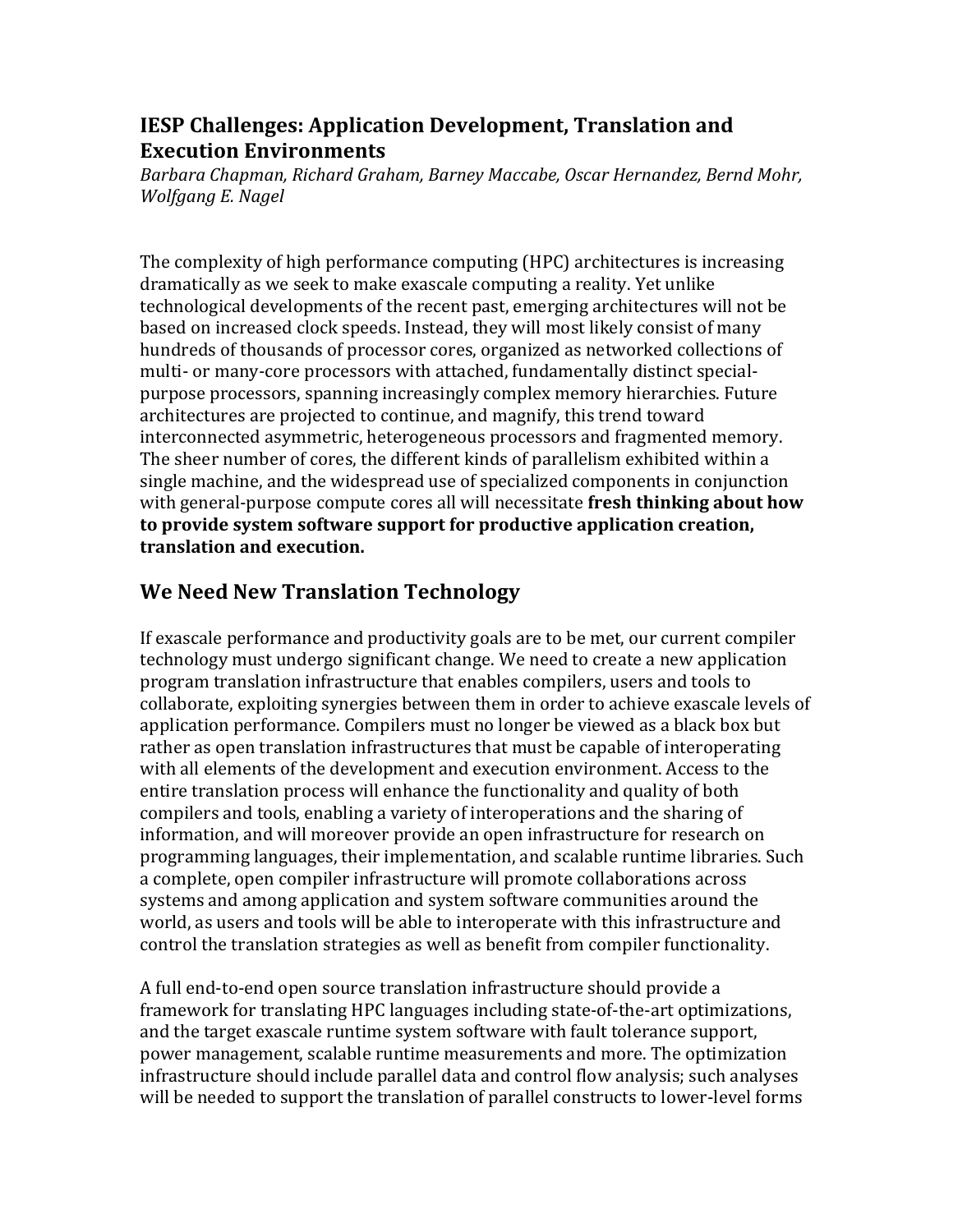of representations including current mainstream languages and their runtime support. This infrastructure should support the maximal use of high-level language constructs for both intra- and inter-node programming to ensure portability while facilitating efficient code generation for the different devices on exascale platforms. allowing the non-expert user to rely on the compiler and tools to make many of the implementation decisions, while expert users may explicitly direct the compiler's low-level optimizations. High-level compiler cost models may be used to drive nonlinear optimizations that occur within loop nest and interprocedural optimization phases, while the selection of architecture-specific intrinsics or other optimizations that attempt to make the best possible use of architectural resources can be carried out during intermediate translation steps or subsequent code generation phases.

Such an infrastructure should also help to break existing rigid boundaries between different kinds of system software by making a broad range of program analyses and optimizations accessible to tools. As programs are translated to object code, compilers generate different intermediate program representations that encapsulate information about the code and its data objects. Each representation is utilized for a limited time, exploited for certain kinds of optimizations, and then discarded. Tools should be able to access these program representations, and to provide information that may be critical to improve the quality of the information (analysis) and translation decisions; conversely, tools may exploit the information encoded in or associated with the intermediate representations for a variety of purposes, such as giving an explanation of the runtime behavior of the important portions of an application, understanding what assumptions and reasoning lay behind a choice of compiler optimizations, and what program features have prevented important optimizations, or parallel execution.

Appropriate interfaces must be crafted so that tools can access the information generated by the compiler and so they can assume full control of all the stages of lowering code, from source via the different intermediate representations, to object code. Tools may then not only be able to influence the different optimization phases in the compiler but also apply new translation strategies. For instance, the placement of optimizations relative to the lowering of parallel constructs is an important decision that may significantly affect the overall outcome of program translation, and a tool might determine the best approach in a given context. Transformation tools that do not cover the entire translation process are unable to influence any subsequent translation steps performed by an external tool such as a compiler, nor can they enforce the effective application of their transformations during the object code generation. The additional program analysis results and information needed to close this gap could be supplied by such an infrastructure.

.!

Compilers need to take advantage of the increased compute power within supercomputer nodes, to account for disruptive technologies such as (but not limited to) accelerators, and perform more aggressive optimizations to increase compile-time efficiency. Based on the node characteristics, they should be able to generate multiple code versions (e.g. to target different heterogeneous components)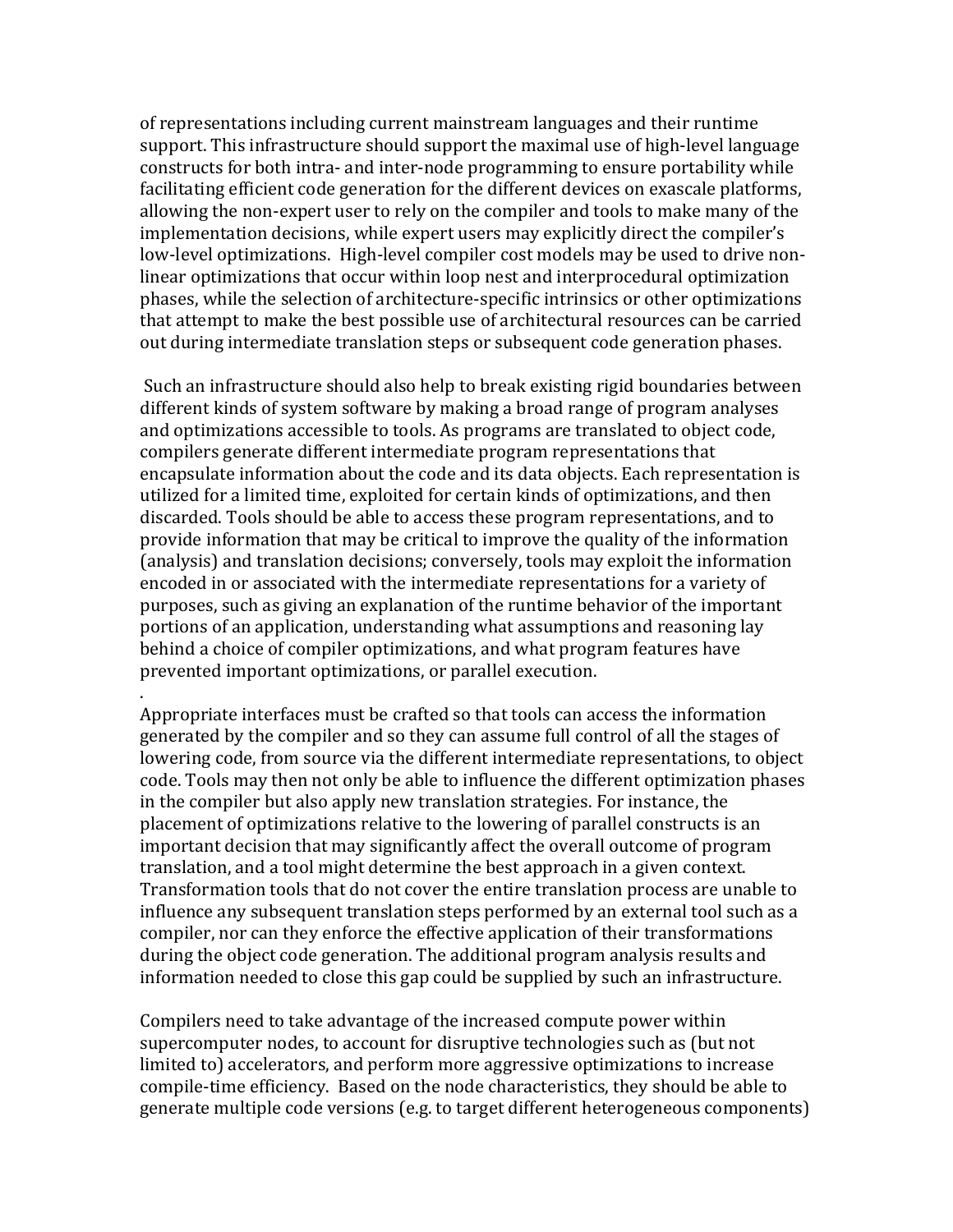that can be additionally auto-tuned or specialized during runtime. Moreover, we can no longer afford to do without the benefit of compilers at runtime. Exascale compilers could benefit from recent experiences with just-in-time compilation and perform online feedback optimizations, try out different optimizations or perform more aggressive speculative optimizations. They will need to incorporate a variety of light-weight strategies for modifying code on the fly. Such techniques could also be used to support tools' interoperability, since an exascale compiler could take advantage of dynamic techniques to adaptively gather runtime information that might potentially help debuggers/performance tools diagnose problems during production, minimizing the level of intrusion or the need to rerun long applications.

#### We Need New Tools

Studies have shown that programmer productivity is tightly related to the functionality provided by the available development tools. It is critical therefore to develop the tools infrastructure that will enable the application developer to deal with the complexity and scale of exascale computing systems, and to manage the complexity with the tremendous amounts of data that will be consumed and generated. We need new tools to model complex architectures and applications to reduce an application's power consumption, detect potential programming errors, help in the process of auto-tuning, performance measurements and program optimization. Tools need to be designed and built that deliver information that can give the programmer deep insight into the program and its data structures and how they can be optimized for specific architectures, or to evaluate a variety of programming alternatives. For example, software partitioning tools may help the users determine the suitability of code regions for execution on special-purpose processors, help them modify such regions to meet the processors' requirements, or to rearrange their data to map to the different memories and achieve good locality, thereby minimizing data transfers across hardware components. Support for finding the different levels and kinds of parallelism and for determining appropriate optimizations is needed to help port codes to take advantage of specific characteristics of the various configured components.

Tools might help the application developer to produce information about the ordering of optimizations, identification and expression of concurrency, locality, or identify code regions that satisfy certain properties to facilitate debugging or overall program improvement. A variety of tools will need to be available dynamically to identify the need for tuning or adaptation of code, and to respond to it.

Application development and deployment will also require a raft of tools that support inter-node programming, including communication and synchronization analyzers, data distribution optimizers and load balance evaluators. Tools are also needed to summarize and interpret the information collected across the system at runtime and to support the dynamic tuning of long-running codes.